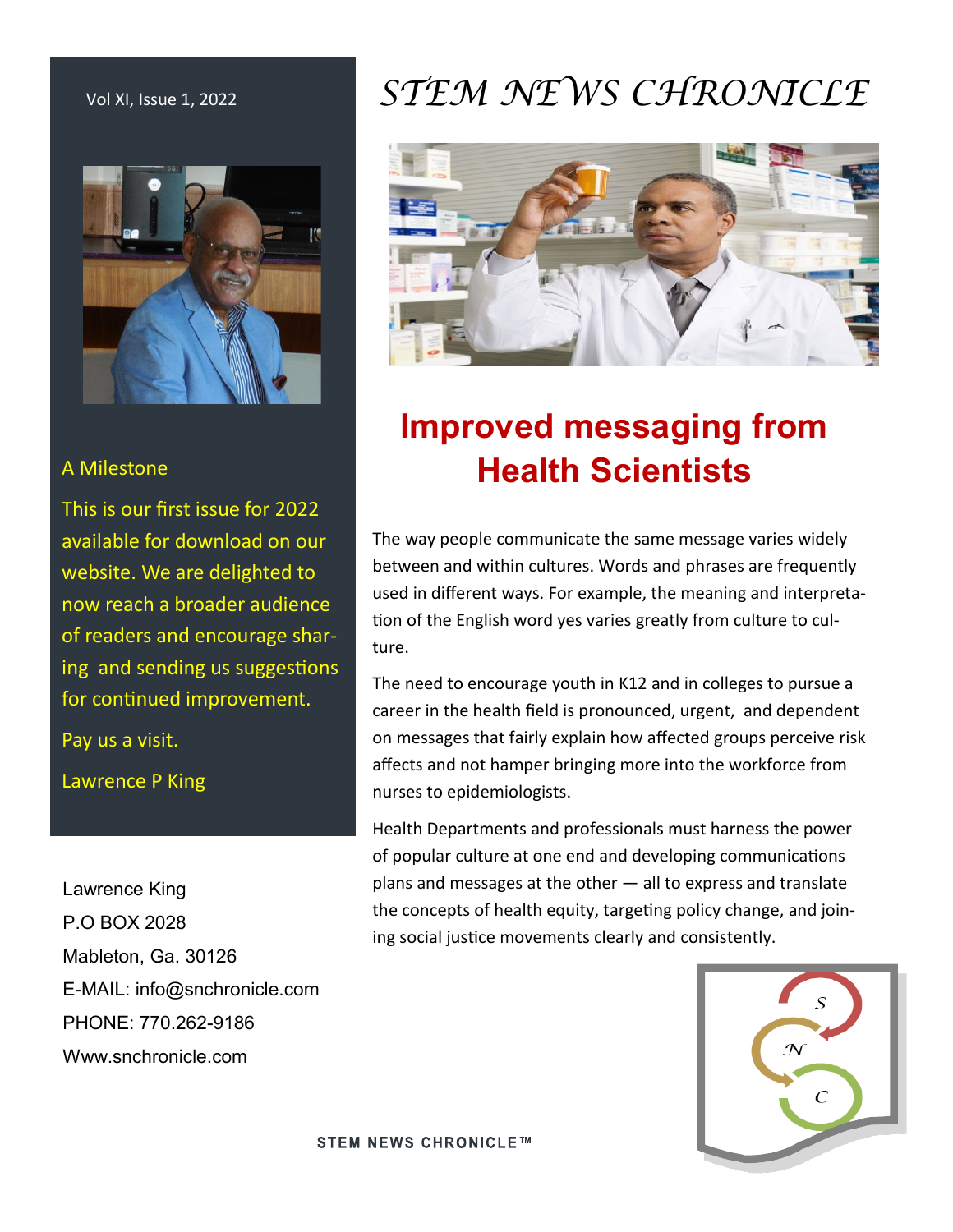The business case for achieving health equity has never been more evident across public and private sectors. Yet achieving health equity is a complex communication issue. Communicating about issues of health equity is crucial. But there's more. Communicating in equitable and respectful ways is imperative as part of the message to advance health equity.

Departments must harness the power of popular culture at one end and developing communications plans and messages at the other — all to express and translate the concepts of health equity, targeting policy change, and joining social justice movements clearly and consistently.

### **Cultural Factors That Affect Risk, High-Concern, and Crisis Communication**

Several of the most important cultural factors affecting risk, high-concern, and crisis communication are described below, and more detailed information can be found in the course Pathway to Risk, High-Concern, and Crisis Communication. (*https://pathwaycommunication.com/)*



#### **Different communication styles.**

The way people communicate the same message varies widely between and within cultures. Words and phrases are frequently used in different ways. For example, the meaning and interpretation of the English word yes varies greatly from culture to culture.

Using a health equity lens in communication planning, development, and dissemination means intentionally looking at the potential positive and negative impacts of proposed messages on everyone with the goal to be inclusive, avoid bias and stigmatization, and effectively reach intended audiences, ideally with input from those intended audiences.

Youth in K12 and in colleges raised in an environment of inclusion are receptive to pursue a career in the health field and are urgently needed to assist in crafting messages that fairly explain how affected groups perceive risk affects to help be a positive impact on behavior change as they continue their education to join the workforce of nurses, health researchers, and epidemiologists

Considering how communications are developed health communication specialists should seek ways to develop more inclusive health communications products. Exploring a range of resource persons and references related to health equity communications is always recommended.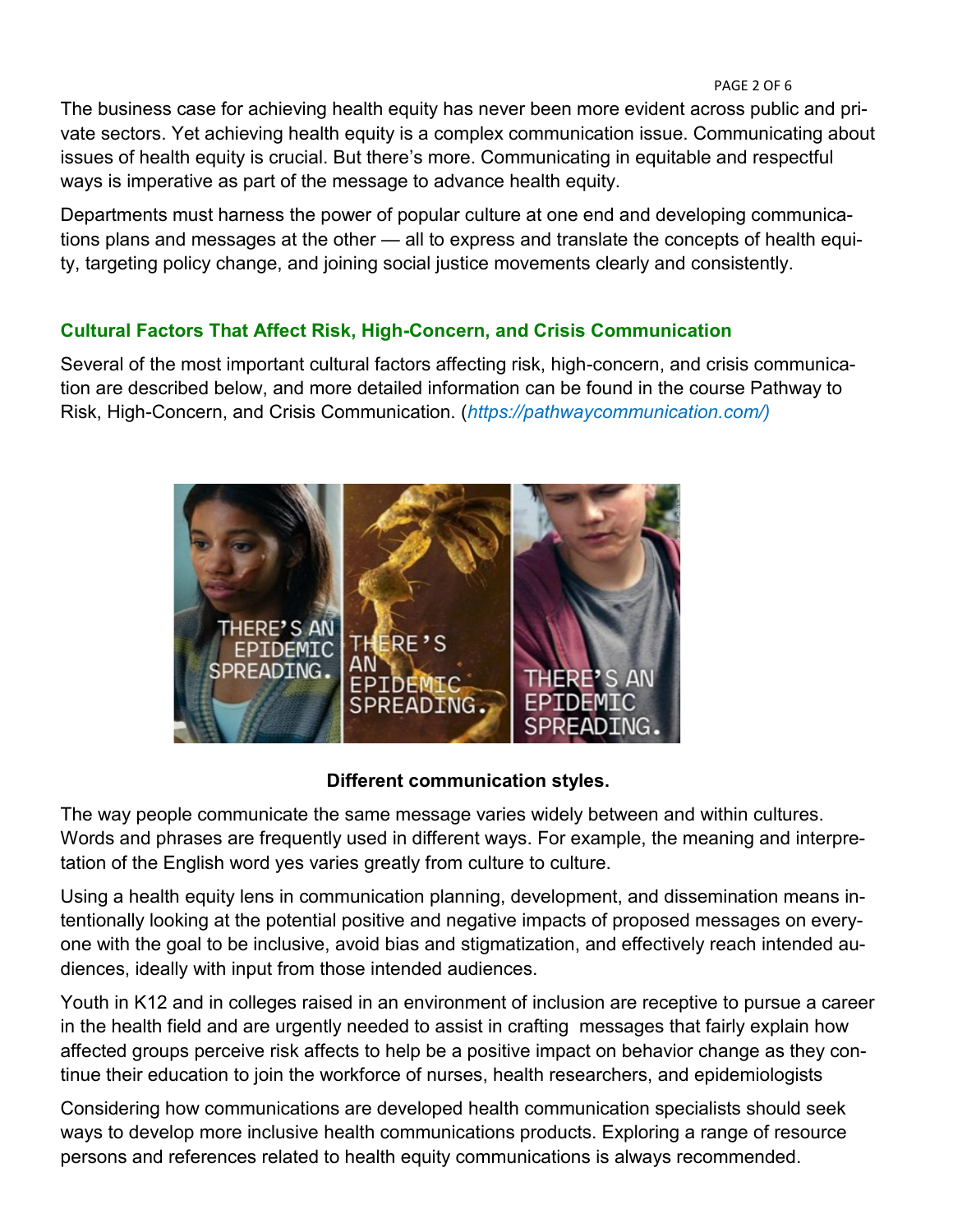# **Health Equity**

There is growing urgency to tackle issues of equity and justice in the USA and worldwide. Health equity, a framing that moves away from a deficit mindset of what society is doing poorly (disparities) to one that is positive about what society can achieve, is becoming more prominent in health research that uses implementation science approaches. Equity begins with justice—health differences often reflect societal injustices. Applying the perspectives and tools of implementation science has potential for immediate impact to improve health equity.

#### **Social Determinants**

While I served as an environmental health contractor for the CDC/ATSDR, one of the scientists who expanded my understanding of factors contributing to good and bad messages concerning public health was Dr. Camara Phyllis Jones.

"We can reduce health disparities and better connect people to high-quality medical care, but to really make a difference, we need to address the social determinants of health and equity that protect some people and push others off the cliff".

Camara Phyllis Jones, MD, MPH, PhD is Research Director on Social Determinants of Health and Equity in the Division of Adult and Community Health, National Center for Chronic Disease Prevention and Health Promotion, Centers for Disease Control and Prevention.

Larry King

#### **Articles**

Levels of Racism: A Theoretic Framework and a Gardener's  $\Box$ Tale Camara Jones. American Journal of Public Health. (2000)

 $\Box$ Using "Socially Assigned Race" to Probe White Advantages in Health Status Camara Jones, Benedict Truman, Laurie Elam-Evans, Clara Jones, Ruth Jiles, Susan Rumisha, and Geraldine S. Perry. Ethnicity & Disease, Volume 18, (2008).



#### **Cross Cultural Health Nuggets**

People within any cultural group are not homogeneous, even though they may hold many beliefs, practices, and institutions in common.

Messages and materials must respect the variations within cultural groups.

Depression can be prevalent among disadvantaged populations that will affect overall health

Reproductive health services have been shown to be accessed differently by different ethnic groups

Physical activity that contributes to obesity in women can differ across cultures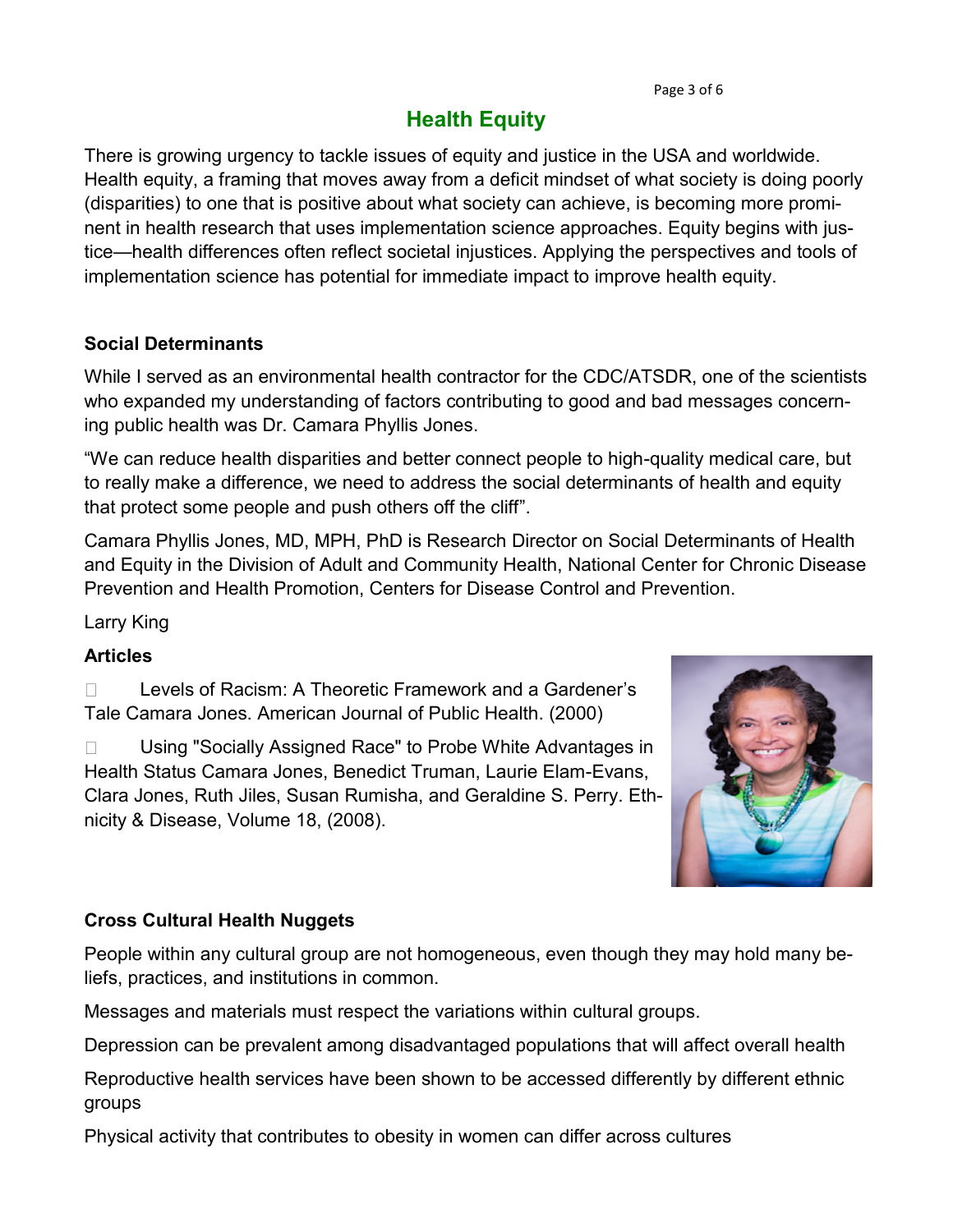#### **Upcoming Events**

May 3, 2022

Earth and Space Resource Roundup - an Overview of All the NISE Network has to Offer

Learn more and register: https://www.nisenet.org/events/online-workshop/online-workshop-earth -and-space-resource-roundup-overview-all-nise-network

April 5, 2022

Communicating Climate Change to Diverse Audiences

Learn more and register: https://www.nisenet.org/events/online-workshop/online-workshopcommunicating-climate-change-diverse-audiences

# **The Need for Cultural Competence in Health Care**

Differences between healthcare providers and patients can affect communication. This can, in turn, impact both clinicians' and patients' decisions with regard to treatment. For example, a clinician may misinterpret a patient's silence as a lack of interest in receiving care. As a result, the clinician may not order a diagnostic test, when in fact the patient's response reflected their notion of respectful behavior. In some cultures challenging or disagreeing directly with a "professional" or elder can demonstrate disrespect when the patient may only be expressing fear or apprehension.

When healthcare providers fail to recognize the differences between them and their patients, they may inadvertently deliver lower-quality care. Cultivating skills that improve crosscultural communication can play an important role in delivering equitable care.

Additionally, building teams with healthcare professionals who reflect the diversity of the patient populations served can also improve cross-cultural communication. Diverse



teams have a wider cultural knowledge base that they can share with one another. This makes them likely to respond with empathy to the unique cultural needs of patients.

Language accessibility is also key. Language barriers keep patients from accurately describing their symptoms and providers from explaining diagnoses. Language barriers can also create unsafe and inappropriate situations in other ways.

For instance, clinicians may rely on children to serve as interpreters, putting young people in the position of telling a parent they have cancer. As another example, clinicians may rely on abusive spouses to interpret for their battered partners. Both situations pose significant problems.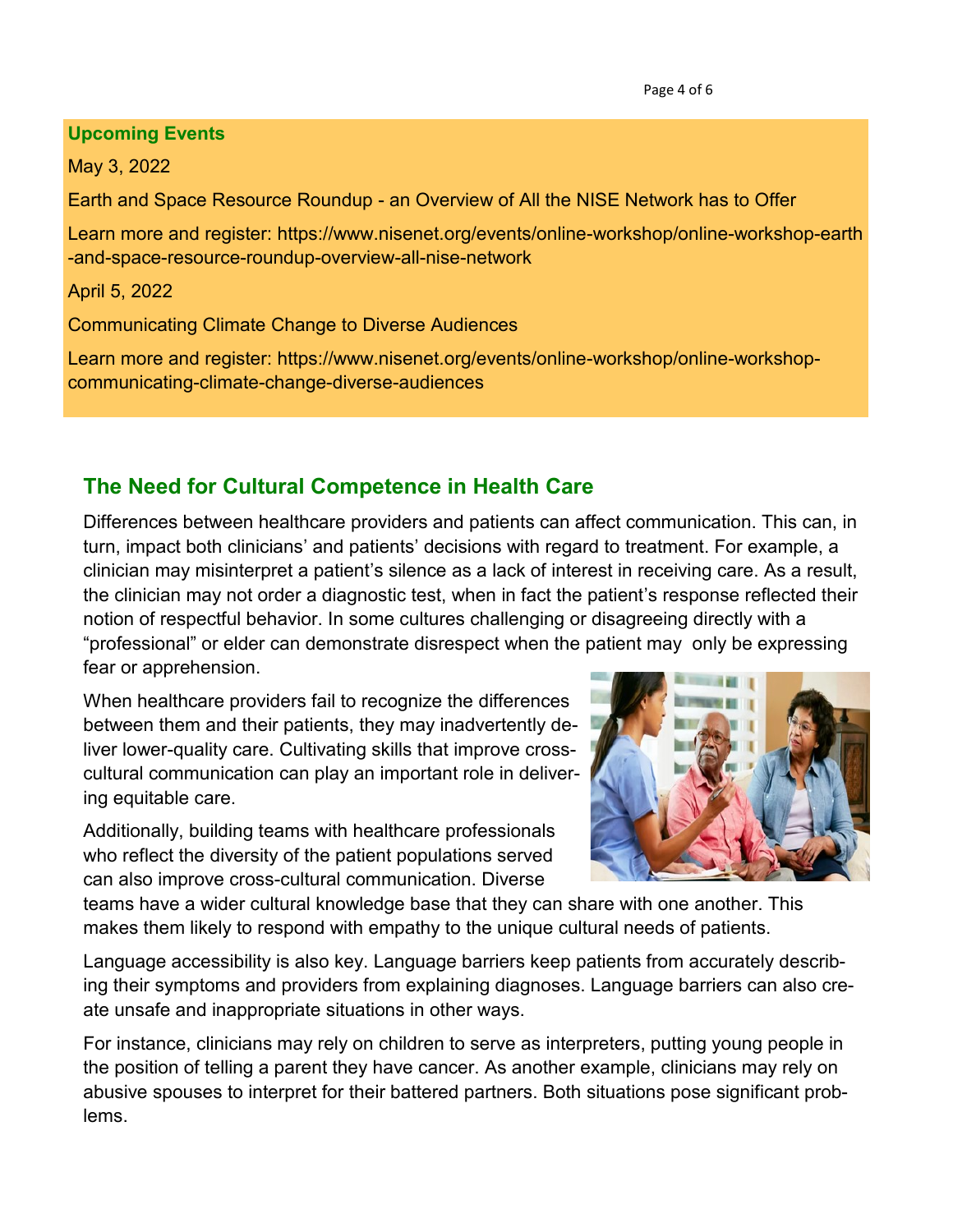### **Poor Outcomes**

Poor communication is a failing of the health system, not of patients.

Many of the more tangible and measurable factors driving inequity could be addressed through a heightened national political commitment to achieving a better balance in health-related budgetary and organizational reforms. But some of the factors are less easy to see and measure – yet are perhaps just as challenging. Distrust and poor communication related to racial and cultural differences pervade the health system and frustrate many efforts to reach the goal of good and equitable care for all in America. All too often, Black patients and other minorities are spoken to rather than talked with; the result is less-effective interactions, less empathy and acknowledgment of concerns, and ultimately, worse outcomes.



*A* good health system engages fairly and respectfully with everyone who seeks care, and it recognizes that its patients and plan enrollees come with a range of previous experiences with the health care system, as well as different literacy levels, language fluency, and cultural norms. It is the responsibility of system managers, and front-line providers, to ensure that everything from examination room interactions to provider training is guided by good communication techniques. But while health managers will usually say they recognize the importance of good communication, there remain profound barriers to introducing and implementing the techniques needed to achieve better outcomes and equity.

Medical schools have been faulted for not doing enough to debunk health stereotypes about different races and cultures, such as pain tolerance and race-related risk measurements in assessing patient conditions – even perpetuating them. Some stereotypes and assumptions are even within the culture of minority communities and can become reinforced by inadequate reports with confusing and mis-placed messages. Medical schools and nursing programs have also generally done an inadequate job in training future medical personnel from intake staff to specialists to appreciate and inquire about non-clinical factors in health, such as housing conditions, emotional health, stress, nutrition.

Diversity in the workplace carries a host of benefits for healthcare employers, their staff, and their patients. Just a few include:

Higher Employee Morale

Better Care for Diverse Populations

Stronger Individual Motivation

Better Problem Solving

Better Results